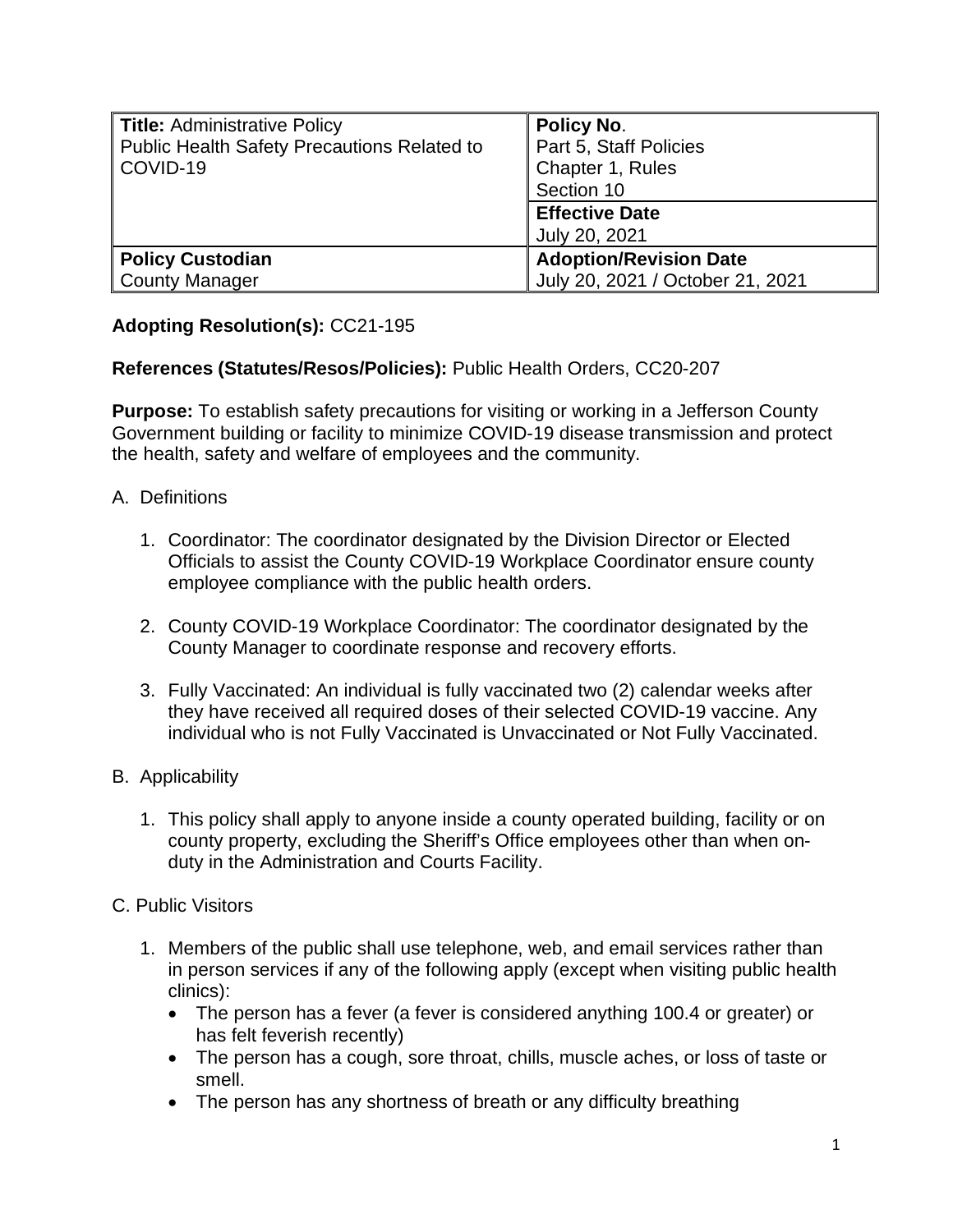- The person has a household member or close contact who has been diagnosed with COVID-19 or told to isolate for symptoms of COVID-19 during the past 14 days.
- 2. Comply with any additional protective measures that have been posted in the buildings and current public health orders as applicable.
- D. Public Interactions
	- 1. Appointments and on-line services should be used when possible to conduct business with the public.
- E. Coordinators
	- 1. The County Manager shall designate and name a county employee to serve as the County COVID-19 Workplace Coordinator.
	- 2. Each Elected Official and Division Director shall designate a Coordinator that will work with the County COVID-19 Workplace Coordinator.
	- 3. The roles and responsibility of the County COVID-19 Workplace Coordinator and the Coordinators are described in Section G of this Policy.
- F. Staffing / Operations
	- 1. Employees shall not physically report to work if any of the following apply:
		- The employee has a fever (a fever is considered a temperature reading of 100.4 or greater) or has felt feverish recently.
		- The employee has a cough, sore throat, chills, muscle aches, or loss of taste or smell.
		- The employee has any shortness of breath or any difficulty breathing.
		- The employee is unvaccinated and has been in close contact with someone who, during the past 14 days, has been diagnosed with COVID-19 or told to isolate for symptoms of COVID-19.
	- 2. Individual departments and elected officials have discretion to determine which working arrangements operate best for their staff so long as all working arrangements comply with the Telecommuting Policy.
	- 3. Employees that report to work in a county building, facility, or on county property shall:
		- a. Practice good hygiene by washing hands frequently.
		- b. Unvaccinated or not Fully Vaccinated, employees in the jail, healthcare settings, childcare centers and services, schools, and the Department of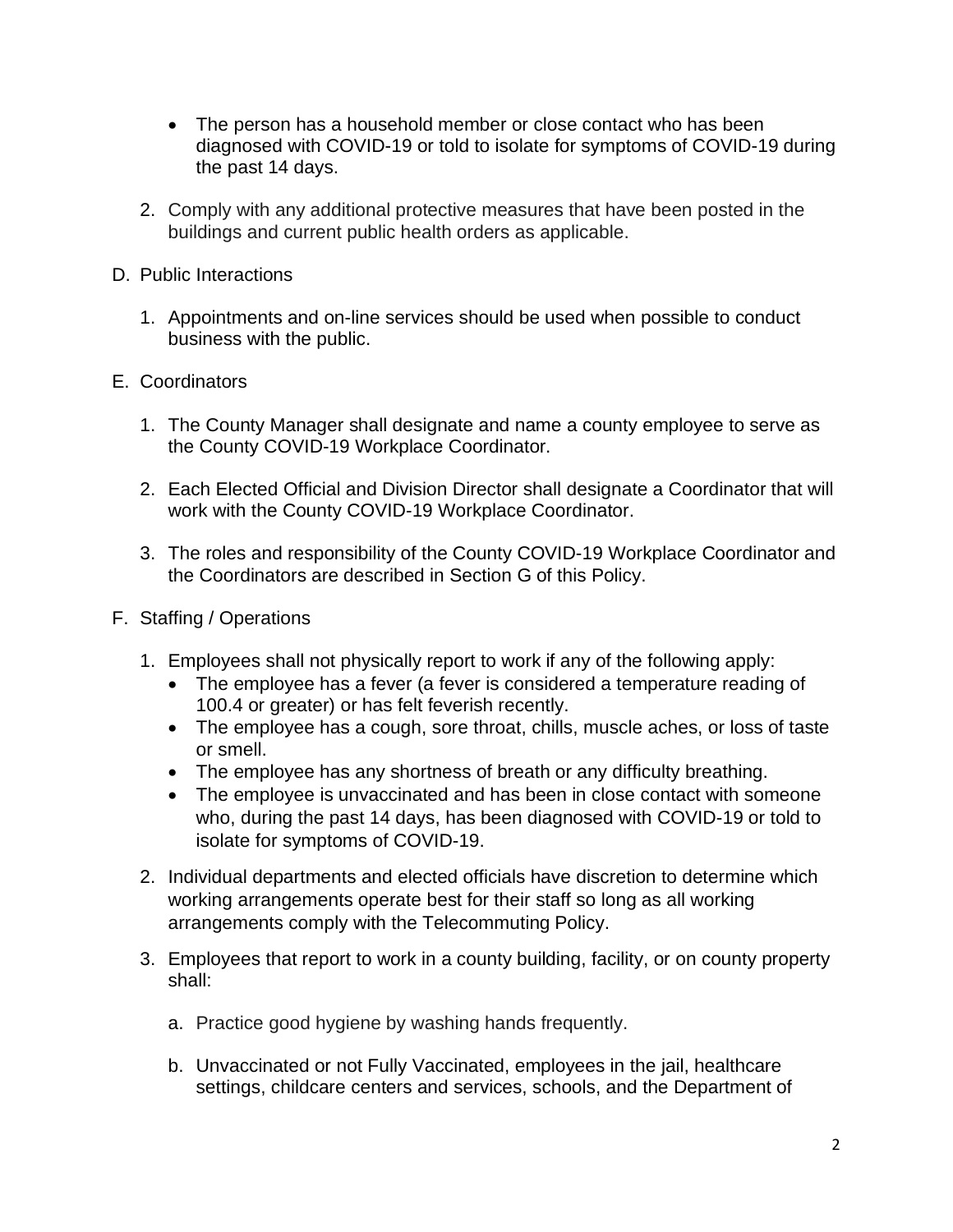Motor Vehicles must wear masks/face coverings at all times as required by State law or applicable public health order.

- c. Inform their supervisor and leave immediately if they begin to exhibit symptoms of illness while at a county building or facility. This employee may not return to work at a county building or facility until they have a negative test result for COVID-19 or until they have had no symptoms or fever for at least seventy-two (72) hours (that is three full days of no fever without the use of medicine that reduces fevers) and at least ten (10) days have passed since symptoms first appeared.
- d. Comply with any additional protective measures that have been posted in the buildings and current public health orders as applicable.
- G. Meetings
	- a. Cleaning supplies, hand sanitizers, appropriate social distancing measures, microphone covers, and other necessary safety precautions will be available in all meeting rooms in public use.
	- b. Following, or prior to public meetings, all hearing room surfaces will be wiped down.
	- c. Digital files should be used where possible rather than paper formats (e.g., documentation, invoices, inspections, forms, agendas).
- H. Roles and Responsibilities
	- 1. Supervisors shall:
		- a. If an employee that has reported to work in a county building, facility or grounds reports any symptoms or signs of sickness, take all of the following steps:
			- 1) Send the employee home immediately.
			- 2) Notify the Office/Division coordinator.
			- 3) Ensure the employee does not return to work until they are fever-free, without medication, for 72 hours and ten (10) days have passed since their first symptom; and
			- 4) If multiple employees have these symptoms, contact Jeffco Public Health.
		- b. Require employees to stay home when showing any symptoms or signs of sickness.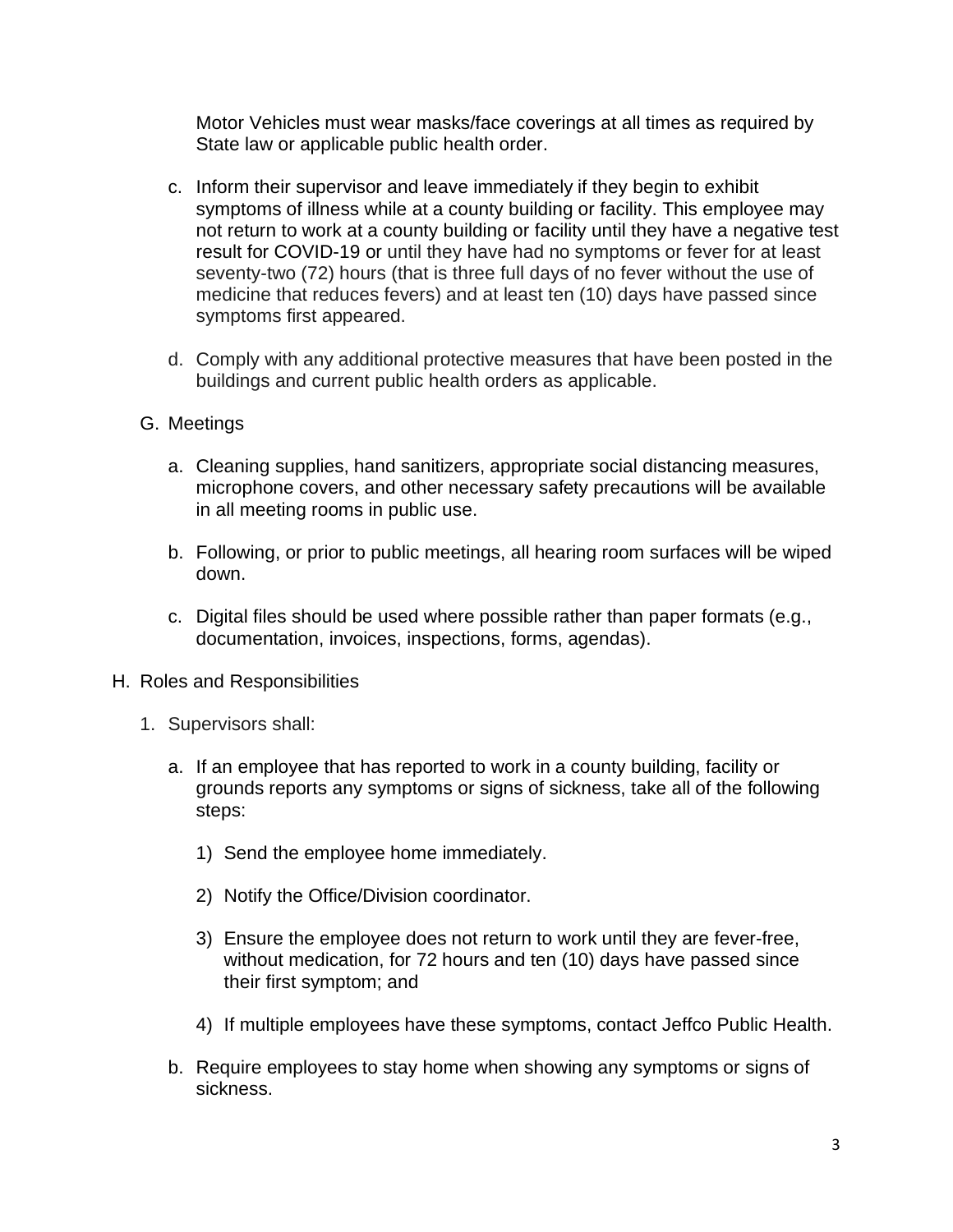- 2. Coordinators shall:
	- a. Be responsible for the development, implementation, training, and enforcement of procedures and guidelines necessary for their respective Offices and Divisions to comply with public health orders, the overall requirements of the COVID-19 Workplace Coordinator, and this Policy.
	- b. Identify all areas that a symptomatic or positive employee(s) has occupied and request a cleaning of the affected area(s) from Facilities Management.
	- c. Implement symptom monitoring protocols consisting of:
		- 1) Monitor visible symptoms in employees at the worksite to the greatest extent possible without invading privacy and, if any symptoms are visible, speak with the employee's supervisor or Human Resources.
		- 2) Ensure employees have completed all required self-report prior to coming to the worksite.
	- d. Work with the County COVID-19 Workplace Coordinator to ensure there is an adequate supply of personal protective equipment available for the Division/Office.
	- e. Serve as the one contact for requesting any facilities improvements necessary for implementing any applicable public health requirements.
- 3. The County COVID-19 Workplace Coordinator shall:
	- a. Coordinate the County's efforts to comply with and carry out the County's responsibilities under public health orders and this Policy.
	- b. Ensure there is an adequate supply of personal protective equipment available for the Division/Office.
- 4. Facilities Management shall:
	- a. Clean and disinfect all high touch areas and deep clean prior to any public meeting,
	- b. Post signage to promote good hygiene, protection, and social distancing,
	- c. Construct and install plexiglass on all counters that are accessed by the public,